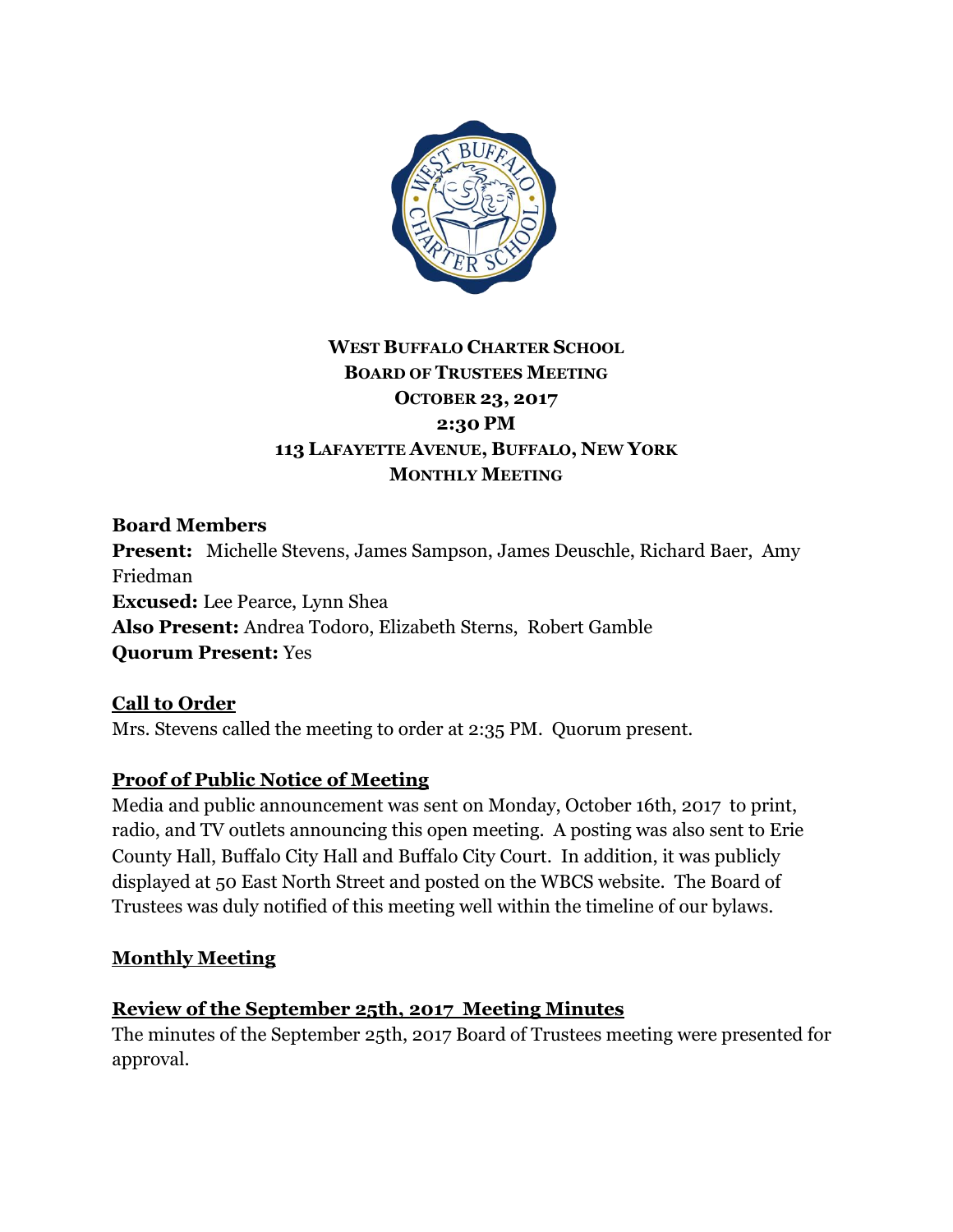**Upon motion duly made by Mr. Deuschle and seconded by Mr. Sampson, the minutes of the September 25th, 2017 Board meeting were approved as presented. All in favor. Non-opposed.**

## **Expansion and Construction**

● Mrs. Sterns presented the Construction and Finance Committee report.

#### **Financial Report**

Mrs. Sterns presented the financial reports for the period ending September 30th, 2017 (a copy is attached hereto and made a part hereof).

**Upon motion duly made by Mr. Sampson and seconded by Mr. Deuschle, the September 30th, 2017 financials were approved as presented. All in favor. Non-opposed.**

**Upon motion duly made by Mr. Sampson and seconded by Mr. Deuschle, the contract with Energy Mark was approved as presented. All in favor. Non-opposed.**

## **School Leader Report**

- Discussion regarding Special Education-related issues.
- A BoT member will assist in getting specific information from BPS regarding CSE standards and report back to the board at the November meeting.

## **Upon motion duly made by Mr. Sampson and seconded by Mrs. Friedman, the 6th grade Teacher and Teaching Assistant. All in favor. Non-opposed.**

- Mrs. Todoro presented the Fountas & Pinnell and Fast Bridge assessment data. The Academic Committee to drill down and report back to the board.
- Cross-grade level meetings will begin within the next week or two.
- Academic Committee to review Canisius College Residency Program and then meet with Mrs. Todoro and Mrs. Sterns.
- In accordance with the Open Meeting Law to select Dr. Robert Gamble, as a final candidate, pending SED approval, the following motion was presented to the BoT.